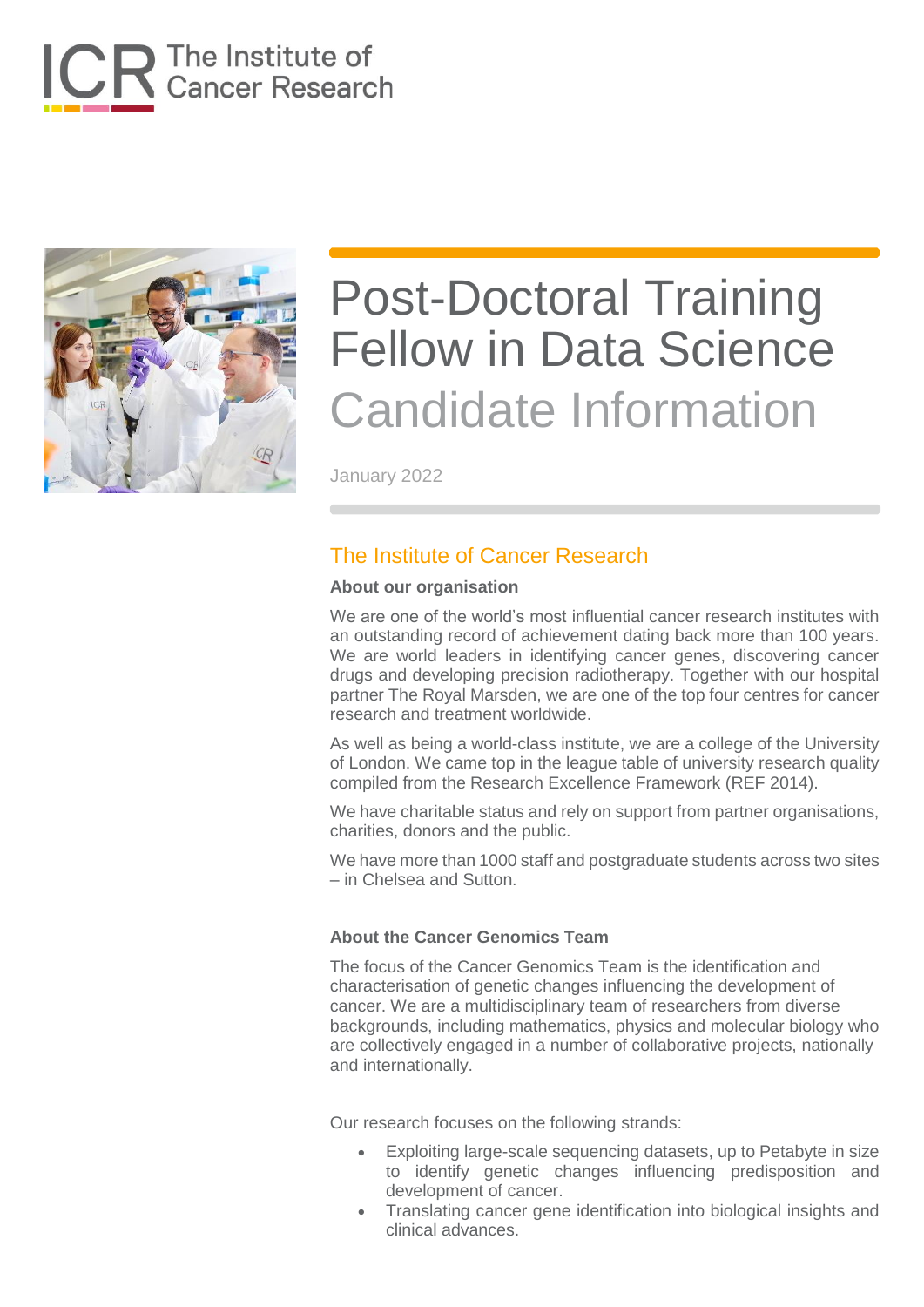- Development and implementation of new statistical, analytical and computational approaches to tackle associated challenges.
- Our recent research has made a major contribution to advances in the understanding of the genetic basis of cancer and our work has featured in over 50 papers published in Nature Genetics, Nature and Science.

#### **About the position**

We are seeking a Post-Doctoral Training Fellow to join the Cancer Genomics Team at the Sutton branch of the ICR. Our goal is to implement cutting-edge informatics to analyse large-scale genomic datasets in collaboration with experimental investigators to identify and characterise genomic changes influencing the development and evolution of cancer. Our research is supported by grants from Cancer Research UK, The MRC and The Wellcome Trust, and we have an excellent track record in generating high-impact publications.

You will work as part of a team of inter-disciplinary data scientists who are experts in analysis of next generation sequencing data, machine learning and software development and therefore offering unique learning opportunities. Prior experience in biological science is desirable but not a perquisite for the position. The work will include application of existing tools as well as development of statistical methods using in-house and publicly available datasets such as the [100,000 Genomes Project.](https://www.genomicsengland.co.uk/about-genomics-england/the-100000-genomes-project/)

Strong analytical skills are required in order to perform integrated analysis and visualisation of complex multi-omic data. You will have opportunities to create/optimise computational pipelines and develop new analytical methods. You will work closely with experimental biologists and it is essential to be able to communicate your findings effectively.

Applicants should hold a higher degree in mathematics/statistics/physics/computer science or a related discipline and have experience in programming and scripting.

The successful applicant will enjoy working as part of a multidisciplinary team interacting with internal and external collaborators. The appointee will excel in coordinating and exploring the medical research areas through exploiting these collaborations and be a highly motivated fast learner.

The starting salary is £38,607- £39,372 per annum, the full salary range for the grade is £38,607 - £45,224. This a fixed-term appointment for 3 years in the first instance. The starting salary will be based on previous postdoctoral experience and future progression is based on annual performance review.

If the candidate has not yet been awarded their PhD, the salary will be set at £32,844 until the successful completion of their viva.

Our mission is to make the discoveries that defeat cancer.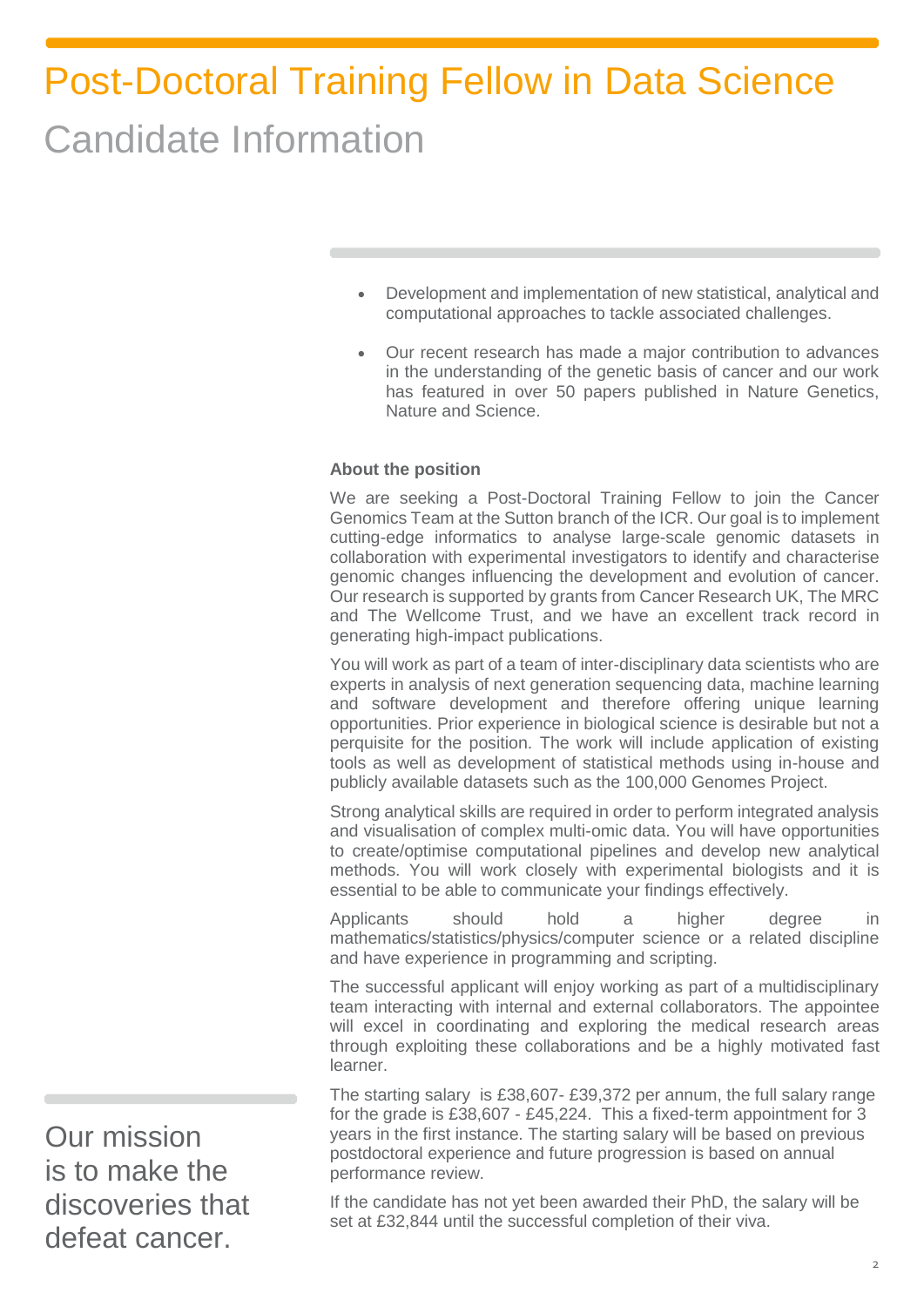## Our values

The ICR has a highly skilled and committed workforce, with a wide variety of roles, each requiring different skills. But whether you work as a researcher, or work as part of our corporate team, your work and behaviour is underpinned by these six values. They are what bring us together as one team - as 'One ICR'.

### **Pursuing excellence**

We aspire to excellence in everything we do, and aim to be leaders in our field.

### **Acting with Integrity**

We promote an open and honest environment that gives credit and acknowledges mistakes, so that our actions stand up to scrutiny.



### **Valuing all our people**

We value the contribution of all our people, help them reach their full potential, and treat everyone with kindness and respect.



### **Working together**

We collaborate with colleagues and partners to bring together different skills, resources and perspectives.



### **Leading innovation**

We do things differently in ways that no one else has done before, and share the expertise and learning we gain.



### **Making a difference**

We all play our part, doing a little bit more, a little bit better, to help improve the lives of people with cancer.

## $\epsilon$

*Our values set out how each of us at the ICR, works together to meet our mission – to make the discoveries that defeat cancer. They summarise our desired behaviours, attitudes and culture – how we value one another and how we take pride in the work we do, to deliver impact for people with cancer and their loved ones."*

**Professor Kristian Helin Chief Executive**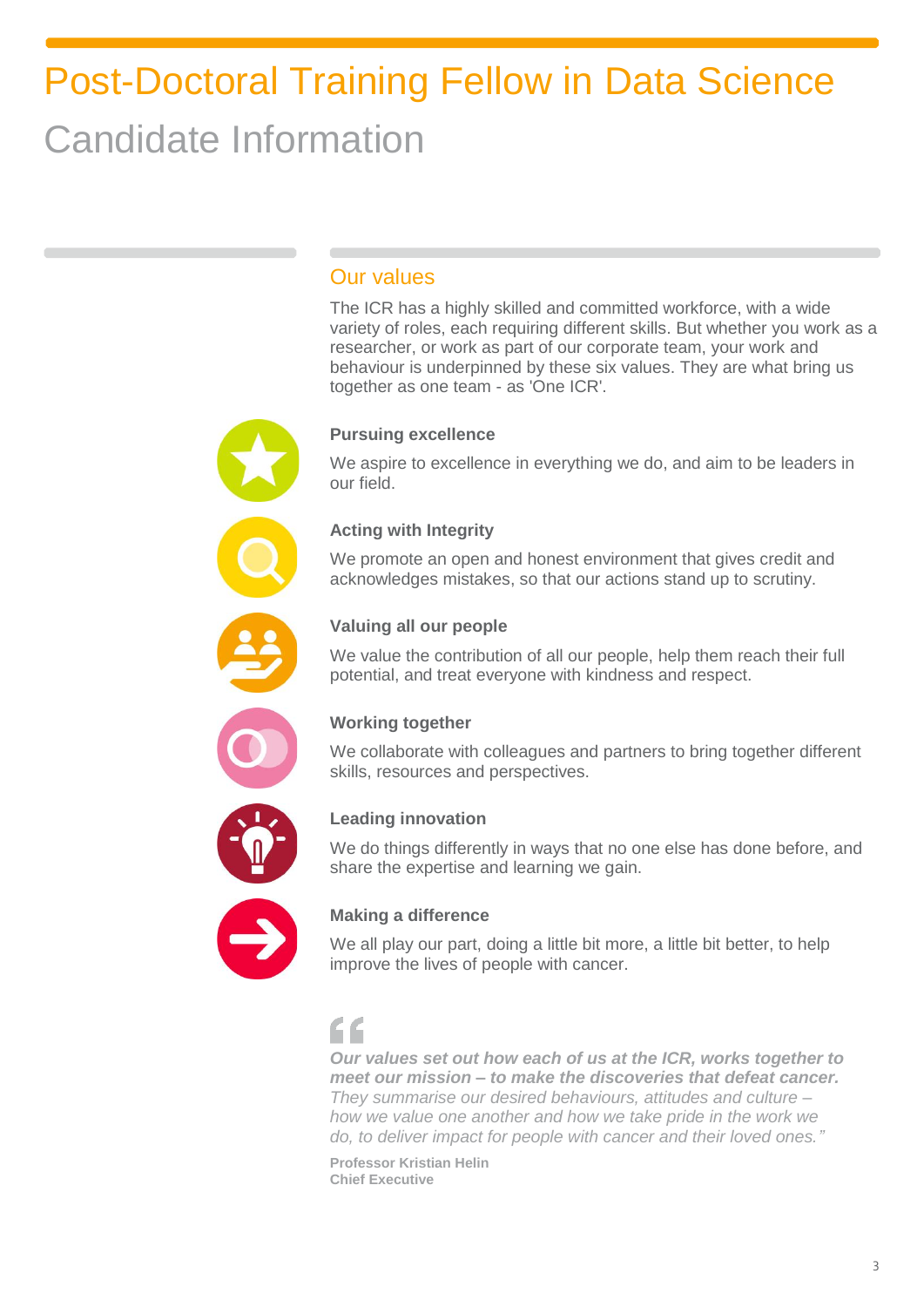## Job description

| <b>Department / division:</b> | Cancer Genomics /Division of Genetics and<br>Epidemiology                                                                                                                                                                                                                                                                                                                                                             |
|-------------------------------|-----------------------------------------------------------------------------------------------------------------------------------------------------------------------------------------------------------------------------------------------------------------------------------------------------------------------------------------------------------------------------------------------------------------------|
|                               | Pay grade / staff group: Post-Doctoral Training Fellow                                                                                                                                                                                                                                                                                                                                                                |
| Hours / duration:             | Full time (35 hours per week), Monday to<br>Friday. Fixed term contract for 3 years                                                                                                                                                                                                                                                                                                                                   |
| <b>Reports to:</b>            | <b>Professor Richard Houlston</b>                                                                                                                                                                                                                                                                                                                                                                                     |
| Main purpose of the<br>job:   | The post-holder will work independently and<br>as a part of a multi-disciplinary team of<br>analytical scientists, to identify genomic<br>changes influence the development and<br>evolution of cancer through analysis of large-<br>scale genomic datasets. The successful post<br>holder will be involved in the design,<br>analysis, interpretation and scientific writing<br>of results for high-impact journals. |

**Duties and responsibilities:**

To contribute to ongoing studies to identify and characterise genomic aberrations influencing the development and evolution of cancer including, but not restricted to:

Running high intensity computational algorithms on the ICR's HPC

Statistical analyses

Analysis of large-scale datasets

Automation and scripting of common analytical tasks

Development of analytical methodologies where appropriate

To interact with other members of the group and collaborators to pursue the agreed program of work

To maintain accurate records of experiments

To meet objects within pre-determined timescales

To prepare reports of results for oral and written presentations

To train and support more junior staff members

To keep up to date with relevant literature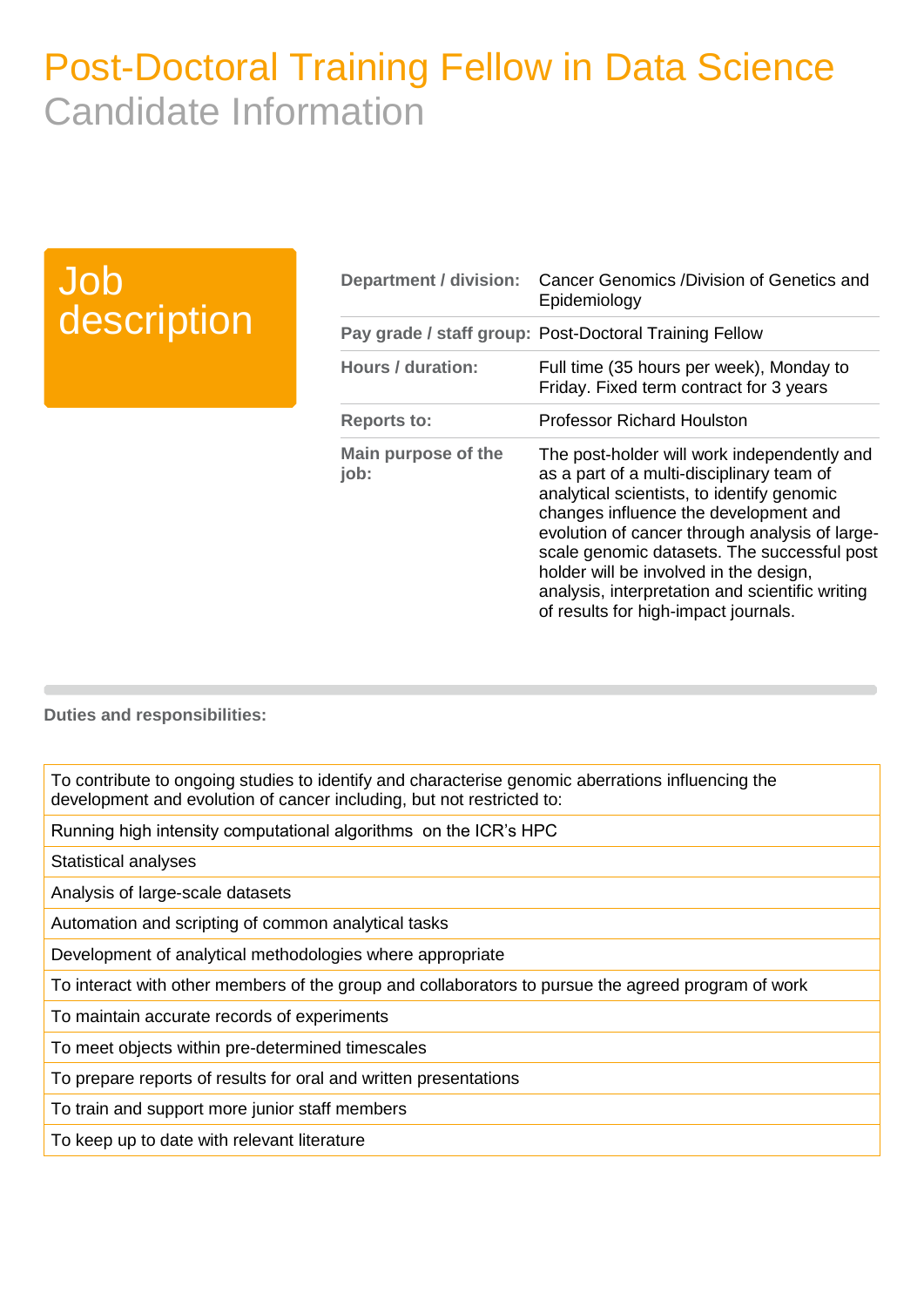## Workforce Agreement for Postdoctoral Training Fellows

The ICR has a workforce agreement stating that Postdoctoral Training Fellows can only be employed for up to 7 years as PDTF at the ICR, providing total postdoctoral experience (including previous employment at this level elsewhere) does not exceed 10 years

### **General**

All staff must ensure that they familiarise themselves with and adhere to any ICR policies that are relevant to their work and that all personal and sensitive personal data is treated with the utmost confidentiality and in line with the General Data Protection Regulations

Any other duties that are consistent with the nature and grade of the post that may be required.

To work in accordance with the ICR's Values.

To promote a safe, healthy and fair environment for people to work, where bullying and harassment will not be tolerated.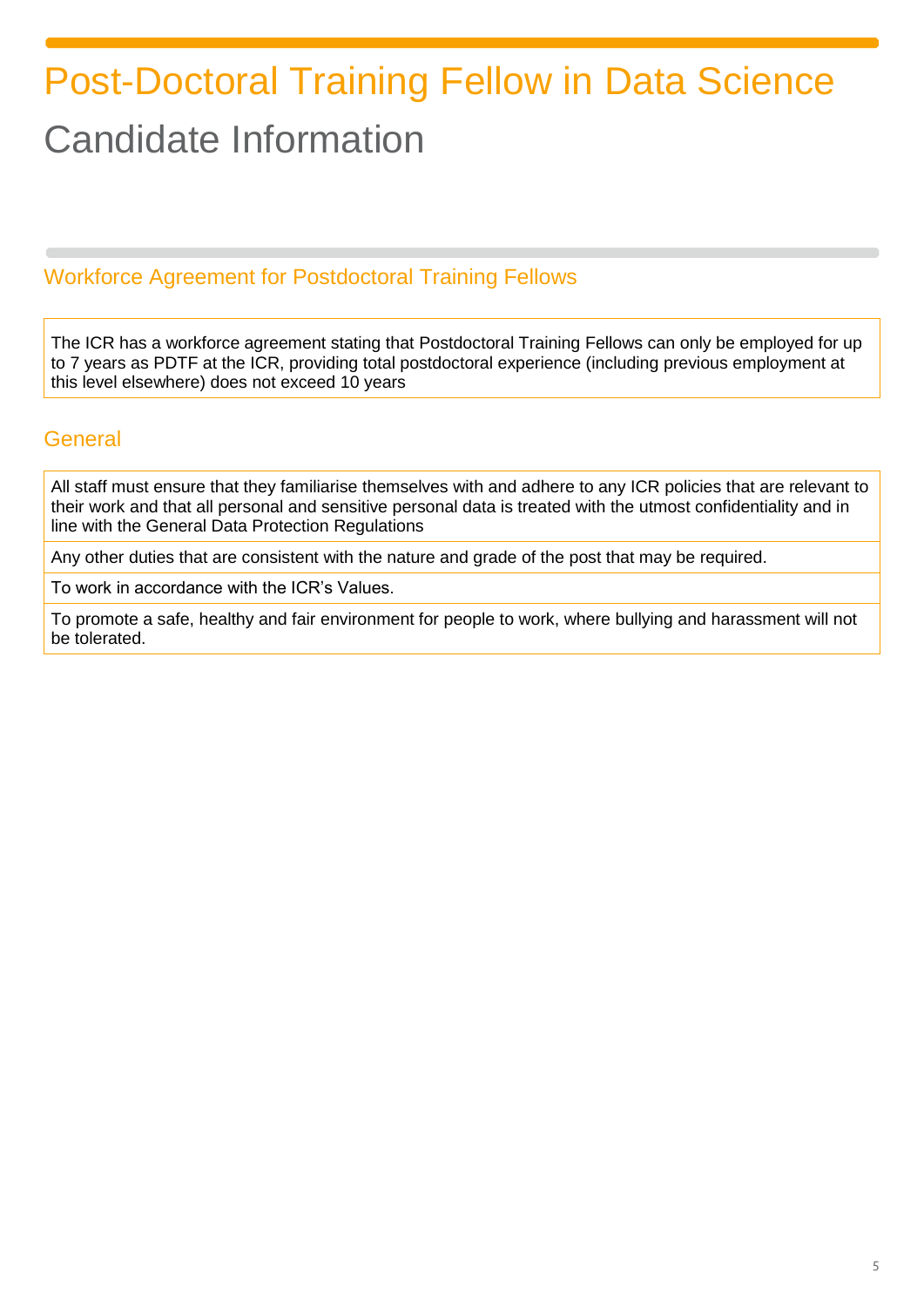# Person specification

### Education and Knowledge

| BSc or equivalent qualification in mathematics/<br>physics/statistics/computer science                              | Essential |
|---------------------------------------------------------------------------------------------------------------------|-----------|
| Post-graduate qualification (PhD) in a quantitative<br>science*                                                     | Essential |
| Programming experience in R or any high-level<br>programming language (C/C++, Python)                               | Essential |
| Statistical modelling                                                                                               | Desirable |
| Machine learning / Artificial intelligence                                                                          | Desirable |
| Proven track record of data analysis (as evidenced by<br>recent publications in appropriate peer reviewed journals) | Desirable |

### **Skills**

| Ability to work independently, collaboratively and as part of a bioinformatics and<br>experimental teams             | Essential |
|----------------------------------------------------------------------------------------------------------------------|-----------|
| Ability to work accurately, with a strong attention to detail                                                        | Essential |
| Excellent interpersonal skills to facilitate liaison with colleagues and collaborators                               |           |
| Interest in cancer research                                                                                          |           |
| Good communication skills both written and oral                                                                      |           |
| Ability to work effectively and efficiently as an individual or as a team member                                     |           |
| Excellent interpersonal skills with the ability to work flexibly and to establish effective working<br>relationships |           |
| Ability to write scientific manuscripts                                                                              | Desirable |

### **Experience**

| Experience in statistical genetics or genomics<br><b>Desirable</b>                      |                  |
|-----------------------------------------------------------------------------------------|------------------|
| Experience in analysis of large-scale data                                              | Desirable        |
| Experience of using compute clusters                                                    | <b>Desirable</b> |
| Experience in analysis of next generation sequencing data or other complex genetic data | <b>Desirable</b> |

*\*as a minimum requirement candidates must have submitted their thesis by the start date of their employment and awarded their PhD within the six month probationary period.*